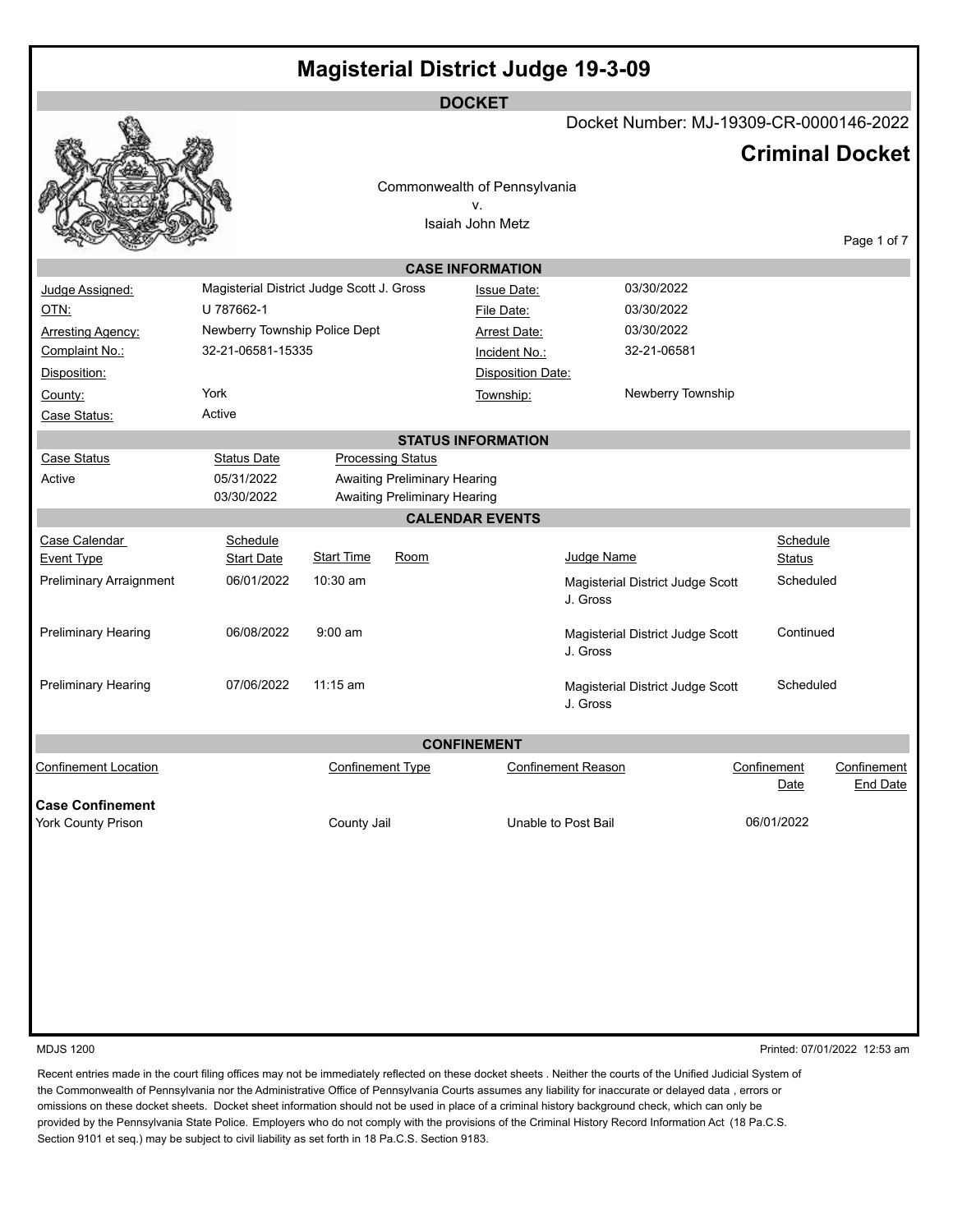| <b>Magisterial District Judge 19-3-09</b>                                                                                                                                         |                         |                         |                              |              |                                         |             |  |  |
|-----------------------------------------------------------------------------------------------------------------------------------------------------------------------------------|-------------------------|-------------------------|------------------------------|--------------|-----------------------------------------|-------------|--|--|
|                                                                                                                                                                                   |                         |                         | <b>DOCKET</b>                |              | Docket Number: MJ-19309-CR-0000146-2022 |             |  |  |
|                                                                                                                                                                                   |                         |                         |                              |              | <b>Criminal Docket</b>                  |             |  |  |
|                                                                                                                                                                                   |                         |                         | Commonwealth of Pennsylvania |              |                                         |             |  |  |
|                                                                                                                                                                                   |                         |                         | v.                           |              |                                         |             |  |  |
|                                                                                                                                                                                   |                         |                         | Isaiah John Metz             |              |                                         | Page 2 of 7 |  |  |
|                                                                                                                                                                                   |                         |                         | <b>DEFENDANT INFORMATION</b> |              |                                         |             |  |  |
| Name:                                                                                                                                                                             | Metz, Isaiah John       |                         | Sex:                         | Male         |                                         |             |  |  |
| Date of Birth:                                                                                                                                                                    | 04/01/2000              |                         | Race:                        | <b>Black</b> |                                         |             |  |  |
| Address(es):                                                                                                                                                                      |                         |                         |                              |              |                                         |             |  |  |
| Home<br>Harrisburg, PA 17103                                                                                                                                                      |                         |                         |                              |              |                                         |             |  |  |
| Advised of His Right to Apply for Assignment of Counsel?                                                                                                                          |                         | No                      |                              |              |                                         |             |  |  |
| Public Defender Requested by the Defendant?                                                                                                                                       |                         | <b>No</b>               |                              |              |                                         |             |  |  |
| Application Provided for Appointment of Public Defender?                                                                                                                          |                         | <b>No</b>               |                              |              |                                         |             |  |  |
| Has the Defendant Been Fingerprinted?                                                                                                                                             |                         | Yes                     |                              |              |                                         |             |  |  |
|                                                                                                                                                                                   |                         |                         | <b>CASE PARTICIPANTS</b>     |              |                                         |             |  |  |
| <b>Participant Type</b>                                                                                                                                                           |                         | <b>Participant Name</b> |                              |              |                                         |             |  |  |
| Defendant                                                                                                                                                                         |                         | Metz, Isaiah John       |                              |              |                                         |             |  |  |
| <b>Arresting Officer</b>                                                                                                                                                          |                         | Romine, Kevin A.        |                              |              |                                         |             |  |  |
|                                                                                                                                                                                   |                         |                         | <b>BAIL</b>                  |              |                                         |             |  |  |
| <b>Bail Set:</b>                                                                                                                                                                  |                         |                         |                              |              | <b>Nebbia Status: None</b>              |             |  |  |
| <b>Bail Action Type</b>                                                                                                                                                           | <b>Bail Action Date</b> | <b>Bail Type</b>        |                              | Percentage   | Amount                                  |             |  |  |
| Set                                                                                                                                                                               | 06/01/2022              | Monetary                |                              |              | \$100,000.00                            |             |  |  |
|                                                                                                                                                                                   |                         |                         |                              |              |                                         |             |  |  |
|                                                                                                                                                                                   |                         |                         |                              |              |                                         |             |  |  |
|                                                                                                                                                                                   |                         |                         |                              |              |                                         |             |  |  |
|                                                                                                                                                                                   |                         |                         |                              |              |                                         |             |  |  |
|                                                                                                                                                                                   |                         |                         |                              |              |                                         |             |  |  |
|                                                                                                                                                                                   |                         |                         |                              |              |                                         |             |  |  |
|                                                                                                                                                                                   |                         |                         |                              |              |                                         |             |  |  |
|                                                                                                                                                                                   |                         |                         |                              |              |                                         |             |  |  |
|                                                                                                                                                                                   |                         |                         |                              |              |                                         |             |  |  |
|                                                                                                                                                                                   |                         |                         |                              |              |                                         |             |  |  |
|                                                                                                                                                                                   |                         |                         |                              |              |                                         |             |  |  |
|                                                                                                                                                                                   |                         |                         |                              |              |                                         |             |  |  |
|                                                                                                                                                                                   |                         |                         |                              |              |                                         |             |  |  |
|                                                                                                                                                                                   |                         |                         |                              |              |                                         |             |  |  |
|                                                                                                                                                                                   |                         |                         |                              |              |                                         |             |  |  |
|                                                                                                                                                                                   |                         |                         |                              |              |                                         |             |  |  |
| <b>MDJS 1200</b><br>Recent entries made in the court filing offices may not be immediately reflected on these docket sheets. Neither the courts of the Unified Judicial System of |                         |                         | Page 2 of 7                  |              | Printed: 07/01/2022 12:53 am            |             |  |  |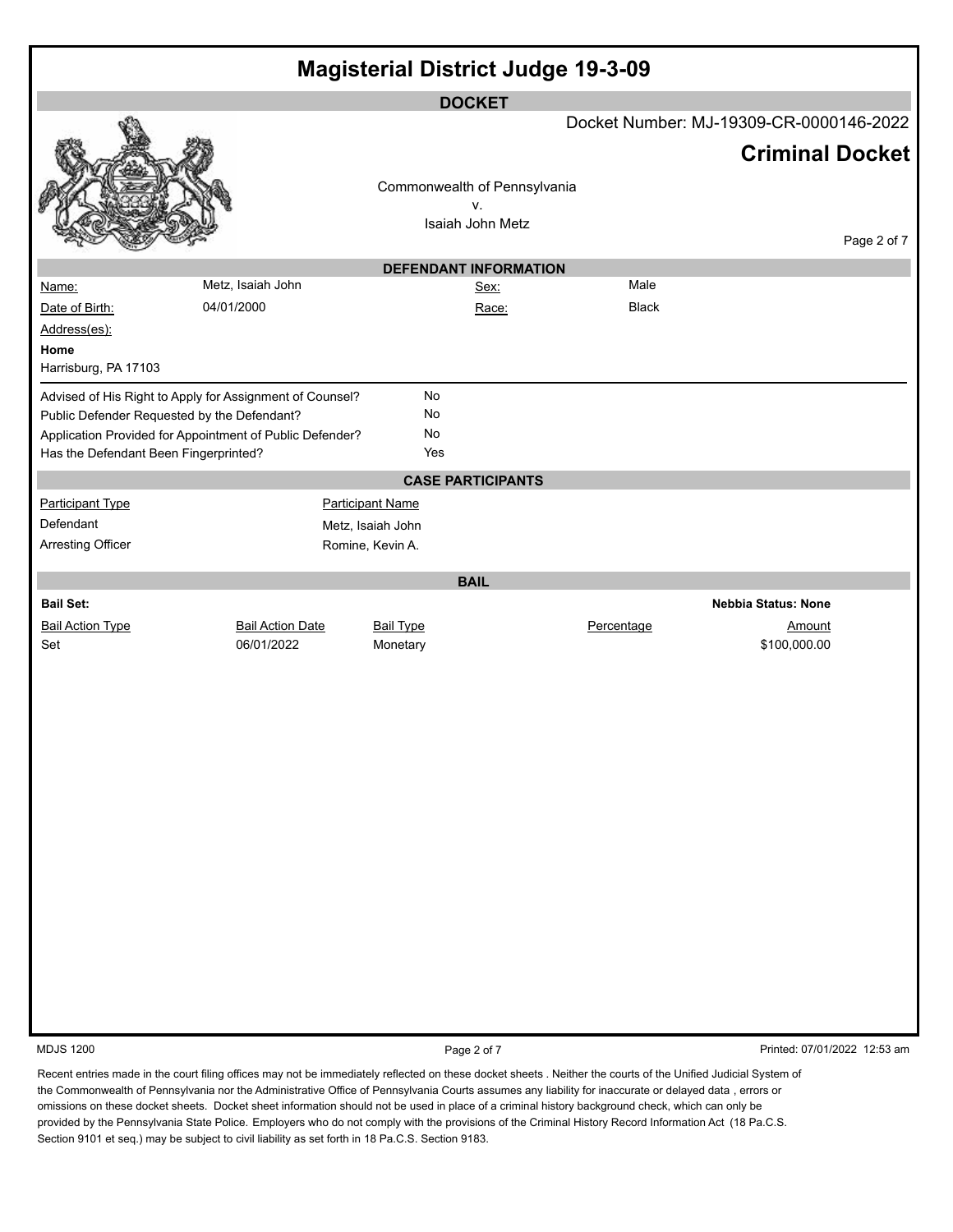**DOCKET**

## Docket Number: MJ-19309-CR-0000146-2022

## **Criminal Docket**

Commonwealth of Pennsylvania v. Isaiah John Metz

Page 3 of 7

|                     |                | <b>CHARGES</b>                                                           |             |             |
|---------------------|----------------|--------------------------------------------------------------------------|-------------|-------------|
| # Charge            | Grade          | Description                                                              | Offense Dt. | Disposition |
| 1 18 § 3121 §§ C    | F1             | Rape - Child Under 13 Years of Age                                       | 06/12/2021  |             |
| 2 18 § 3121 §§ C    | F1             | Rape - Child Under 13 Years of Age                                       | 06/12/2021  |             |
| 3 18 § 3121 §§ C    | F <sub>1</sub> | Rape - Child Under 13 Years of Age                                       | 06/12/2021  |             |
| 4 18 § 3123 §§ B    | F1             | Involuntary Deviate Sexual Intercourse - W/Child                         | 06/12/2021  |             |
| 5 18 § 3123 §§ B    | F <sub>1</sub> | Involuntary Deviate Sexual Intercourse - W/Child                         | 06/12/2021  |             |
| 6 18 § 3125 §§ A7   | F <sub>2</sub> | Aggravated Indecent Assault - Child Less Than 13<br>Years of Age         | 06/12/2021  |             |
| 7 18 § 3125 §§ A7   | F <sub>2</sub> | Aggravated Indecent Assault - Child Less Than 13<br>Years of Age         | 06/12/2021  |             |
| 8 18 § 3125 §§ A7   | F <sub>2</sub> | Aggravated Indecent Assault - Child Less Than 13<br>Years of Age         | 06/12/2021  |             |
| 9 18 § 3125 §§ B    | F <sub>1</sub> | Aggravated Indecent Assault - Child Less Than 13<br>Years of Age         | 06/12/2021  |             |
| 10 18 § 3125 §§ B   | F <sub>1</sub> | Aggravated Indecent Assault - Child Less Than 13<br>Years of Age         | 06/12/2021  |             |
| 11 18 § 3126 §§ A7  | F <sub>3</sub> | Indecent Assault - Child Less Than 13 Years of Age                       | 06/12/2021  |             |
| 12 18 § 3126 §§ A7  | F <sub>3</sub> | Indecent Assault - Child Less Than 13 Years of Age                       | 06/12/2021  |             |
| 13 18 § 6301 §§ A1i | M <sub>1</sub> | Corruption of Minors - Corrupt Morals/Commit<br>Crime                    | 06/12/2021  |             |
| 14 18 § 6301 §§ A1i | M1             | Corruption of Minors - Corrupt Morals/Commit<br>Crime                    | 06/12/2021  |             |
| 15 18 § 3126 §§ A7  | M <sub>1</sub> | Indecent Assault - Person Less Than 13 Years of<br>Age                   | 06/12/2021  |             |
| 16 18 § 6312 §§ B2  | F <sub>1</sub> | Sexual Abuse of Children - Photograph, Video, Etc.<br>Sexual Acts        | 06/12/2021  |             |
| 17 18 § 6312 §§ B2  | F1             | Sexual Abuse of Children - Photograph, Video, Etc.<br>Sexual Acts        | 06/12/2021  |             |
| 18 18 § 6312 §§ B2  | F <sub>1</sub> | Sexual Abuse of Children - Photograph, Video, Etc.<br>Sexual Acts        | 06/12/2021  |             |
| 19 18 § 6312 §§ B2  | F <sub>1</sub> | Sexual Abuse of Children - Photograph, Video, Etc.<br>Sexual Acts        | 06/12/2021  |             |
| 20 18 § 6312 §§ B2  | F <sub>1</sub> | Sexual Abuse of Children - Photograph, Video, Etc.<br>Sexual Acts        | 06/12/2021  |             |
| 21 18 § 6312 §§ B2  | F <sub>1</sub> | Sexual Abuse of Children - Photograph, Video, Etc.<br>Sexual Acts        | 06/12/2021  |             |
| 22 18 § 6312 §§ B2  | F <sub>1</sub> | Sexual Abuse of Children - Photograph, Video, Etc.<br>Sexual Acts        | 06/12/2021  |             |
| 23 18 § 6312 §§ B2  | F <sub>1</sub> | Sexual Abuse of Children - Photograph, Video, Etc.<br><b>Sexual Acts</b> | 06/12/2021  |             |
|                     |                |                                                                          |             |             |

MDJS 1200 **Page 3 of 7** Printed: 07/01/2022 12:53 am

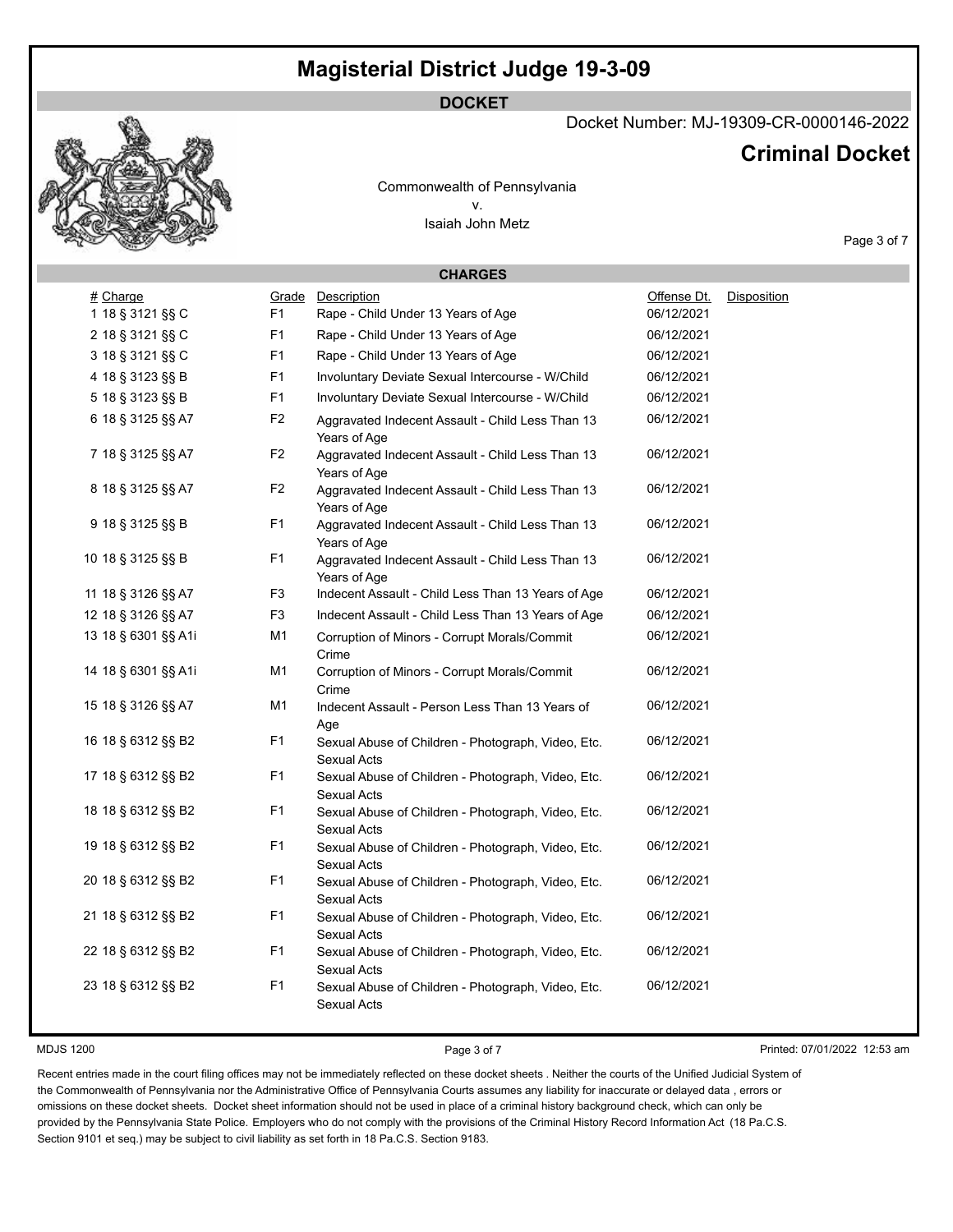## **DOCKET**

### Docket Number: MJ-19309-CR-0000146-2022

## **Criminal Docket**

Commonwealth of Pennsylvania v. Isaiah John Metz

Page 4 of 7

| <b>CHARGES</b>     |                |                                                                   |             |                    |  |  |  |  |
|--------------------|----------------|-------------------------------------------------------------------|-------------|--------------------|--|--|--|--|
| # Charge           | Grade          | Description                                                       | Offense Dt. | <b>Disposition</b> |  |  |  |  |
| 24 18 § 6312 §§ B2 | F <sub>1</sub> | Sexual Abuse of Children - Photograph, Video, Etc.<br>Sexual Acts | 06/12/2021  |                    |  |  |  |  |
| 25 18 § 6312 §§ B2 | F1             | Sexual Abuse of Children - Photograph, Video, Etc.<br>Sexual Acts | 06/12/2021  |                    |  |  |  |  |
| 26 18 § 6312 §§ B2 | F1             | Sexual Abuse of Children - Photograph, Video, Etc.<br>Sexual Acts | 06/12/2021  |                    |  |  |  |  |
| 27 18 § 6312 §§ B2 | F1             | Sexual Abuse of Children - Photograph, Video, Etc.<br>Sexual Acts | 06/12/2021  |                    |  |  |  |  |
| 28 18 § 6312 §§ B2 | F1             | Sexual Abuse of Children - Photograph, Video, Etc.<br>Sexual Acts | 06/12/2021  |                    |  |  |  |  |
| 29 18 § 6312 §§ B2 | F1             | Sexual Abuse of Children - Photograph, Video, Etc.<br>Sexual Acts | 06/12/2021  |                    |  |  |  |  |
| 30 18 § 6312 §§ B2 | F <sub>1</sub> | Sexual Abuse of Children - Photograph, Video, Etc.<br>Sexual Acts | 06/12/2021  |                    |  |  |  |  |
| 31 18 § 6312 §§ B2 | F1             | Sexual Abuse of Children - Photograph, Video, Etc.<br>Sexual Acts | 06/12/2021  |                    |  |  |  |  |
| 32 18 § 6312 §§ B2 | F1             | Sexual Abuse of Children - Photograph, Video, Etc.<br>Sexual Acts | 06/12/2021  |                    |  |  |  |  |
| 33 18 § 6312 §§ B2 | F1             | Sexual Abuse of Children - Photograph, Video, Etc.<br>Sexual Acts | 06/12/2021  |                    |  |  |  |  |
| 34 18 § 6312 §§ B2 | F1             | Sexual Abuse of Children - Photograph, Video, Etc.<br>Sexual Acts | 06/12/2021  |                    |  |  |  |  |
| 35 18 § 6312 §§ B2 | F <sub>1</sub> | Sexual Abuse of Children - Photograph, Video, Etc.<br>Sexual Acts | 06/12/2021  |                    |  |  |  |  |
| 36 18 § 6312 §§ B2 | F1             | Sexual Abuse of Children - Photograph, Video, Etc.<br>Sexual Acts | 06/12/2021  |                    |  |  |  |  |
| 37 18 § 6312 §§ B2 | F1             | Sexual Abuse of Children - Photograph, Video, Etc.<br>Sexual Acts | 06/12/2021  |                    |  |  |  |  |
| 38 18 § 6312 §§ B2 | F1             | Sexual Abuse of Children - Photograph, Video, Etc.<br>Sexual Acts | 06/12/2021  |                    |  |  |  |  |
| 39 18 § 6312 §§ B2 | F1             | Sexual Abuse of Children - Photograph, Video, Etc.<br>Sexual Acts | 06/12/2021  |                    |  |  |  |  |
| 40 18 § 6312 §§ B2 | F1             | Sexual Abuse of Children - Photograph, Video, Etc.<br>Sexual Acts | 06/12/2021  |                    |  |  |  |  |
| 41 18 § 6312 §§ B2 | F1             | Sexual Abuse of Children - Photograph, Video, Etc.<br>Sexual Acts | 06/12/2021  |                    |  |  |  |  |
| 42 18 § 6312 §§ B2 | F1             | Sexual Abuse of Children - Photograph, Video, Etc.<br>Sexual Acts | 06/12/2021  |                    |  |  |  |  |
| 43 18 § 6312 §§ B2 | F1             | Sexual Abuse of Children - Photograph, Video, Etc.<br>Sexual Acts | 06/12/2021  |                    |  |  |  |  |

MDJS 1200 **Page 4 of 7** Printed: 07/01/2022 12:53 am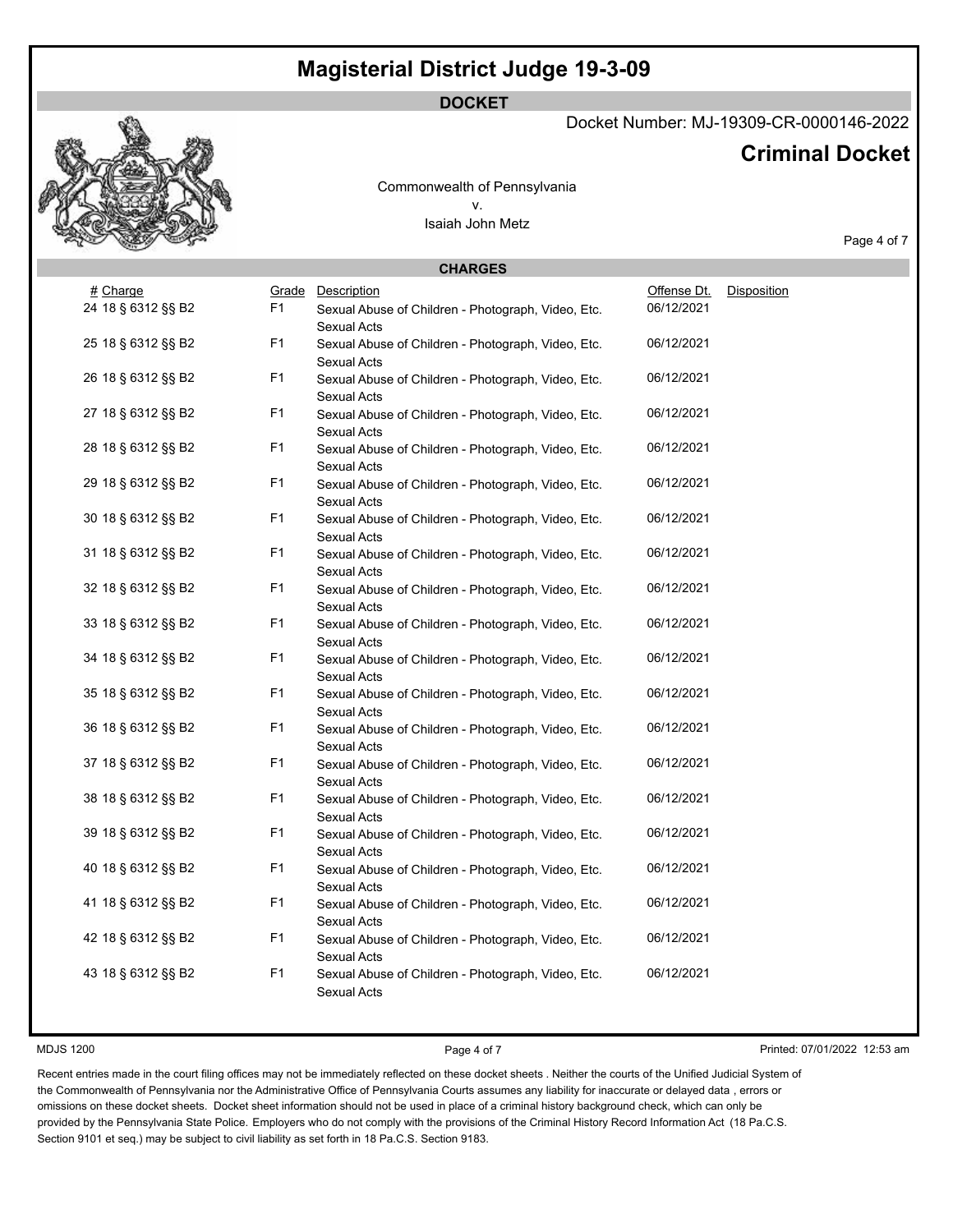## **DOCKET**

### Docket Number: MJ-19309-CR-0000146-2022

## **Criminal Docket**

Commonwealth of Pennsylvania v. Isaiah John Metz

Page 5 of 7

| <b>CHARGES</b>     |                |                                                                   |             |                    |  |  |  |  |
|--------------------|----------------|-------------------------------------------------------------------|-------------|--------------------|--|--|--|--|
| # Charge           | Grade          | Description                                                       | Offense Dt. | <b>Disposition</b> |  |  |  |  |
| 44 18 § 6312 §§ B2 | F <sub>1</sub> | Sexual Abuse of Children - Photograph, Video, Etc.<br>Sexual Acts | 06/12/2021  |                    |  |  |  |  |
| 45 18 § 6312 §§ B2 | F1             | Sexual Abuse of Children - Photograph, Video, Etc.<br>Sexual Acts | 06/12/2021  |                    |  |  |  |  |
| 46 18 § 6312 §§ B2 | F1             | Sexual Abuse of Children - Photograph, Video, Etc.<br>Sexual Acts | 06/12/2021  |                    |  |  |  |  |
| 47 18 § 6312 §§ B2 | F <sub>1</sub> | Sexual Abuse of Children - Photograph, Video, Etc.<br>Sexual Acts | 06/12/2021  |                    |  |  |  |  |
| 48 18 § 6312 §§ B2 | F1             | Sexual Abuse of Children - Photograph, Video, Etc.<br>Sexual Acts | 06/12/2021  |                    |  |  |  |  |
| 49 18 § 6312 §§ B2 | F1             | Sexual Abuse of Children - Photograph, Video, Etc.<br>Sexual Acts | 06/12/2021  |                    |  |  |  |  |
| 50 18 § 6312 §§ B2 | F <sub>1</sub> | Sexual Abuse of Children - Photograph, Video, Etc.<br>Sexual Acts | 06/12/2021  |                    |  |  |  |  |
| 51 18 § 6312 §§ B2 | F1             | Sexual Abuse of Children - Photograph, Video, Etc.<br>Sexual Acts | 06/12/2021  |                    |  |  |  |  |
| 52 18 § 6312 §§ B2 | F1             | Sexual Abuse of Children - Photograph, Video, Etc.<br>Sexual Acts | 06/12/2021  |                    |  |  |  |  |
| 53 18 § 6312 §§ B2 | F1             | Sexual Abuse of Children - Photograph, Video, Etc.<br>Sexual Acts | 06/12/2021  |                    |  |  |  |  |
| 54 18 § 6312 §§ B2 | F1             | Sexual Abuse of Children - Photograph, Video, Etc.<br>Sexual Acts | 06/12/2021  |                    |  |  |  |  |
| 55 18 § 6312 §§ B2 | F <sub>1</sub> | Sexual Abuse of Children - Photograph, Video, Etc.<br>Sexual Acts | 06/12/2021  |                    |  |  |  |  |
| 56 18 § 6312 §§ B2 | F1             | Sexual Abuse of Children - Photograph, Video, Etc.<br>Sexual Acts | 06/12/2021  |                    |  |  |  |  |
| 57 18 § 6312 §§ B2 | F1             | Sexual Abuse of Children - Photograph, Video, Etc.<br>Sexual Acts | 06/12/2021  |                    |  |  |  |  |
| 58 18 § 6312 §§ B2 | F <sub>1</sub> | Sexual Abuse of Children - Photograph, Video, Etc.<br>Sexual Acts | 06/12/2021  |                    |  |  |  |  |
| 59 18 § 6312 §§ B2 | F <sub>1</sub> | Sexual Abuse of Children - Photograph, Video, Etc.<br>Sexual Acts | 06/12/2021  |                    |  |  |  |  |
| 60 18 § 6312 §§ B2 | F1             | Sexual Abuse of Children - Photograph, Video, Etc.<br>Sexual Acts | 06/12/2021  |                    |  |  |  |  |
| 61 18 § 6312 §§ B2 | F1             | Sexual Abuse of Children - Photograph, Video, Etc.<br>Sexual Acts | 06/12/2021  |                    |  |  |  |  |
| 62 18 § 6312 §§ B2 | F1             | Sexual Abuse of Children - Photograph, Video, Etc.<br>Sexual Acts | 06/12/2021  |                    |  |  |  |  |
| 63 18 § 6312 §§ B2 | F <sub>1</sub> | Sexual Abuse of Children - Photograph, Video, Etc.<br>Sexual Acts | 06/12/2021  |                    |  |  |  |  |

MDJS 1200 **Page 5 of 7** Printed: 07/01/2022 12:53 am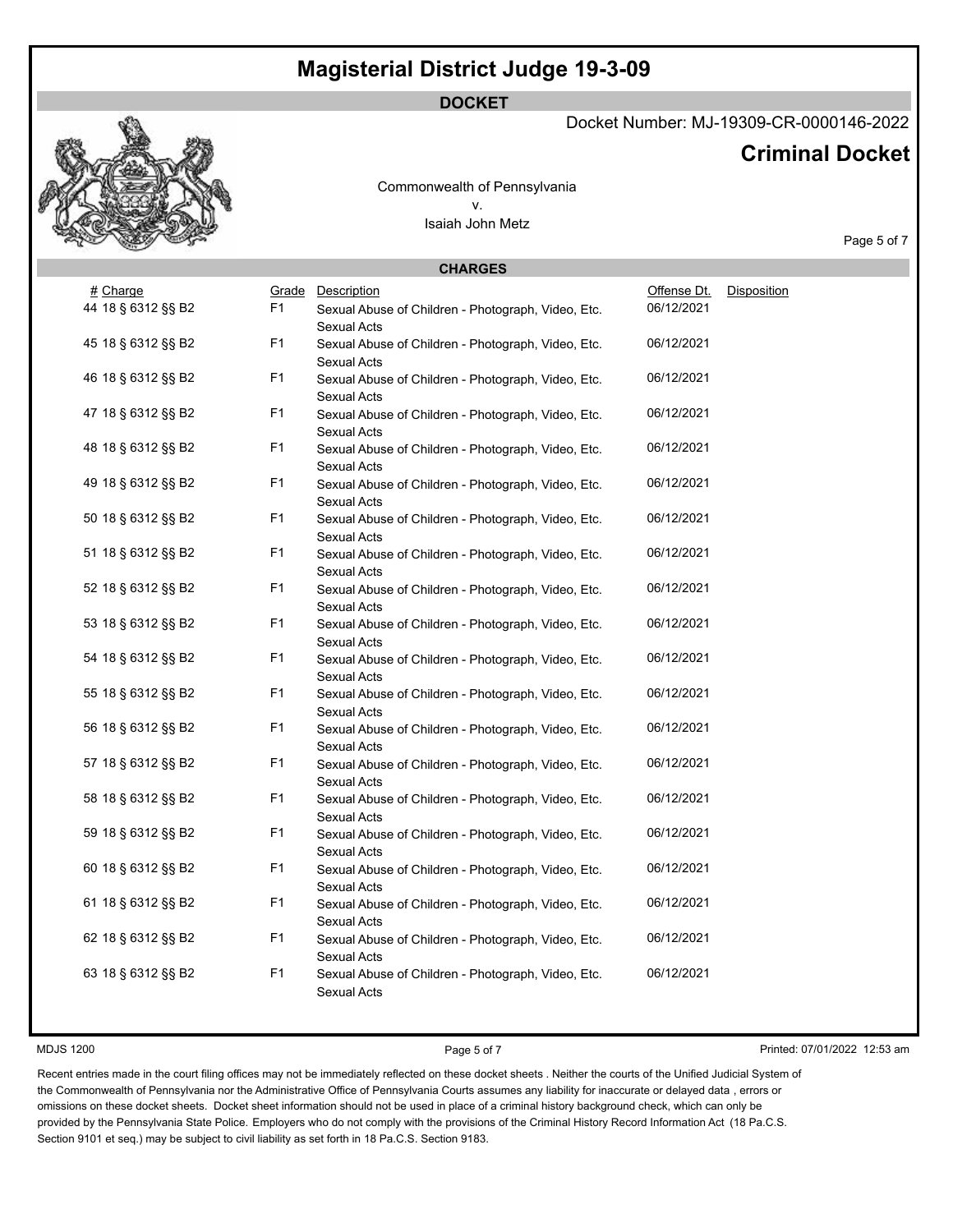### **DOCKET**

## Docket Number: MJ-19309-CR-0000146-2022

## **Criminal Docket**

Commonwealth of Pennsylvania v. Isaiah John Metz

| <b>CHARGES</b>     |                |                                                                          |             |                              |  |  |
|--------------------|----------------|--------------------------------------------------------------------------|-------------|------------------------------|--|--|
| # Charge           | Grade          | Description                                                              | Offense Dt. | Disposition                  |  |  |
| 64 18 § 6312 §§ B2 | F <sub>1</sub> | Sexual Abuse of Children - Photograph, Video, Etc.<br>Sexual Acts        | 06/12/2021  |                              |  |  |
| 65 18 § 6312 §§ B2 | F <sub>1</sub> | Sexual Abuse of Children - Photograph, Video, Etc.<br><b>Sexual Acts</b> | 06/12/2021  |                              |  |  |
| 66 18 § 6312 §§ D  | F <sub>2</sub> | Sexual Abuse of Children - Child Pornography                             | 06/12/2021  |                              |  |  |
| 67 18 § 6312 §§ D  | F <sub>2</sub> | Sexual Abuse of Children - Child Pornography                             | 06/12/2021  |                              |  |  |
| 68 18 § 6312 §§ D  | $\mathsf{F}2$  | Sexual Abuse of Children - Child Pornography                             | 06/12/2021  |                              |  |  |
| 69 18 § 6312 §§ D  | F <sub>2</sub> | Sexual Abuse of Children - Child Pornography                             | 06/12/2021  |                              |  |  |
| 70 18 § 6312 §§ D  | F <sub>2</sub> | Sexual Abuse of Children - Child Pornography                             | 06/12/2021  |                              |  |  |
| 71 18 § 6312 §§ D  | F <sub>2</sub> | Sexual Abuse of Children - Child Pornography                             | 06/12/2021  |                              |  |  |
| 72 18 § 6312 §§ D  | F <sub>2</sub> | Sexual Abuse of Children - Child Pornography                             | 06/12/2021  |                              |  |  |
| 73 18 § 6312 §§ D  | F <sub>2</sub> | Sexual Abuse of Children - Child Pornography                             | 06/12/2021  |                              |  |  |
| 74 18 § 6312 §§ D  | F <sub>2</sub> | Sexual Abuse of Children - Child Pornography                             | 06/12/2021  |                              |  |  |
| 75 18 § 6312 §§ D  | F <sub>2</sub> | Sexual Abuse of Children - Child Pornography                             | 06/12/2021  |                              |  |  |
| 76 18 § 6312 §§ D  | F <sub>2</sub> | Sexual Abuse of Children - Child Pornography                             | 06/12/2021  |                              |  |  |
| 77 18 § 6312 §§ D  | F <sub>2</sub> | Sexual Abuse of Children - Child Pornography                             | 06/12/2021  |                              |  |  |
| 78 18 § 6312 §§ D  | F <sub>2</sub> | Sexual Abuse of Children - Child Pornography                             | 06/12/2021  |                              |  |  |
| 79 18 § 6312 §§ D  | F <sub>2</sub> | Sexual Abuse of Children - Child Pornography                             | 06/12/2021  |                              |  |  |
| 80 18 § 6312 §§ D  | F <sub>2</sub> | Sexual Abuse of Children - Child Pornography                             | 06/12/2021  |                              |  |  |
| 81 18 § 6312 §§ D  | F <sub>2</sub> | Sexual Abuse of Children - Child Pornography                             | 06/12/2021  |                              |  |  |
| 82 18 § 6312 §§ D  | F <sub>2</sub> | Sexual Abuse of Children - Child Pornography                             | 06/12/2021  |                              |  |  |
| 83 18 § 6312 §§ D  | F <sub>2</sub> | Sexual Abuse of Children - Child Pornography                             | 06/12/2021  |                              |  |  |
| 84 18 § 6312 §§ D  | F <sub>2</sub> | Sexual Abuse of Children - Child Pornography                             | 06/12/2021  |                              |  |  |
| 85 18 § 6312 §§ D  | F <sub>2</sub> | Sexual Abuse of Children - Child Pornography                             | 06/12/2021  |                              |  |  |
| 86 18 § 6312 §§ D  | F <sub>2</sub> | Sexual Abuse of Children - Child Pornography                             | 06/12/2021  |                              |  |  |
| 87 18 § 6312 §§ D  | F <sub>2</sub> | Sexual Abuse of Children - Child Pornography                             | 06/12/2021  |                              |  |  |
| 88 18 § 6312 §§ D  | F <sub>2</sub> | Sexual Abuse of Children - Child Pornography                             | 06/12/2021  |                              |  |  |
| 89 18 § 6312 §§ D  | F <sub>2</sub> | Sexual Abuse of Children - Child Pornography                             | 06/12/2021  |                              |  |  |
| 90 18 § 6312 §§ D  | F <sub>2</sub> | Sexual Abuse of Children - Child Pornography                             | 06/12/2021  |                              |  |  |
| 91 18 § 6312 §§ D  | F <sub>2</sub> | Sexual Abuse of Children - Child Pornography                             | 06/12/2021  |                              |  |  |
| 92 18 § 6312 §§ D  | F <sub>2</sub> | Sexual Abuse of Children - Child Pornography                             | 06/12/2021  |                              |  |  |
| 93 18 § 6312 §§ D  | F <sub>2</sub> | Sexual Abuse of Children - Child Pornography                             | 06/12/2021  |                              |  |  |
| 94 18 § 6312 §§ D  | F <sub>2</sub> | Sexual Abuse of Children - Child Pornography                             | 06/12/2021  |                              |  |  |
| 95 18 § 6312 §§ D  | F <sub>2</sub> | Sexual Abuse of Children - Child Pornography                             | 06/12/2021  |                              |  |  |
| 96 18 § 6312 §§ D  | F <sub>2</sub> | Sexual Abuse of Children - Child Pornography                             | 06/12/2021  |                              |  |  |
| <b>MDJS 1200</b>   |                | Page 6 of 7                                                              |             | Printed: 07/01/2022 12:53 am |  |  |